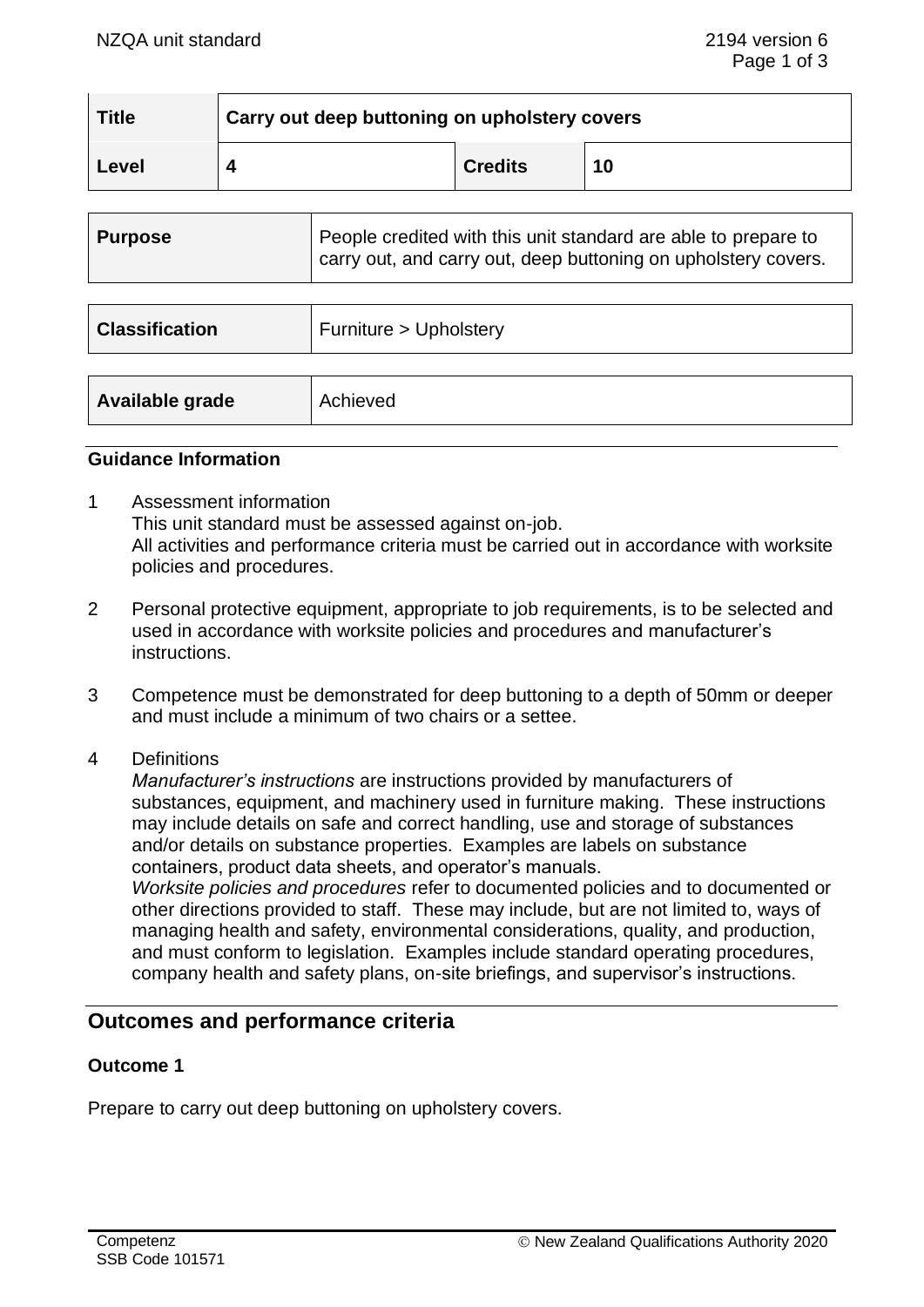## **Performance criteria**

- 1.1 Job specifications are obtained and interpreted.
	- Range upholstery covers to be buttoned, foam or wadding, securing method.
- 1.2 Materials and tools are selected in accordance with job specifications.

## **Outcome 2**

Carry out deep buttoning on upholstery covers.

#### **Performance criteria**

- 2.1 Foam or wadding panel are prepared in accordance with job specifications.
- 2.2 Cover is positioned in accordance with job specifications.
- 2.3 Buttons are fitted, positioned, and secured in accordance with job specifications.
- 2.4 Cover is pleated in accordance with job specifications.

Range pleats uniform, pleats facing down.

- 2.5 Any defects in buttoning are identified and fixed in accordance with job specifications.
- 2.6 Machines and work area are left clean, clear, and safe.

| <b>Planned review date</b> | 31 December 2024 |
|----------------------------|------------------|
|                            |                  |

#### **Status information and last date for assessment for superseded versions**

| <b>Process</b> | <b>Version</b> | <b>Date</b>      | <b>Last Date for Assessment</b> |
|----------------|----------------|------------------|---------------------------------|
| Registration   |                | 10 August 1994   | 31 December 2011                |
| <b>Review</b>  | 2              | 7 May 1997       | 31 December 2011                |
| Revision       | 3              | 19 August 2004   | 31 December 2011                |
| Review         | 4              | 19 June 2009     | 31 December 2018                |
| <b>Review</b>  | 5              | 19 March 2015    | N/A                             |
| <b>Review</b>  | 6              | 26 November 2020 | N/A                             |

| <b>Consent and Moderation Requirements (CMR) reference</b>                     | $\parallel$ 0173 |
|--------------------------------------------------------------------------------|------------------|
| This CMR can be accessed at http://www.nzga.govt.nz/framework/search/index.do. |                  |